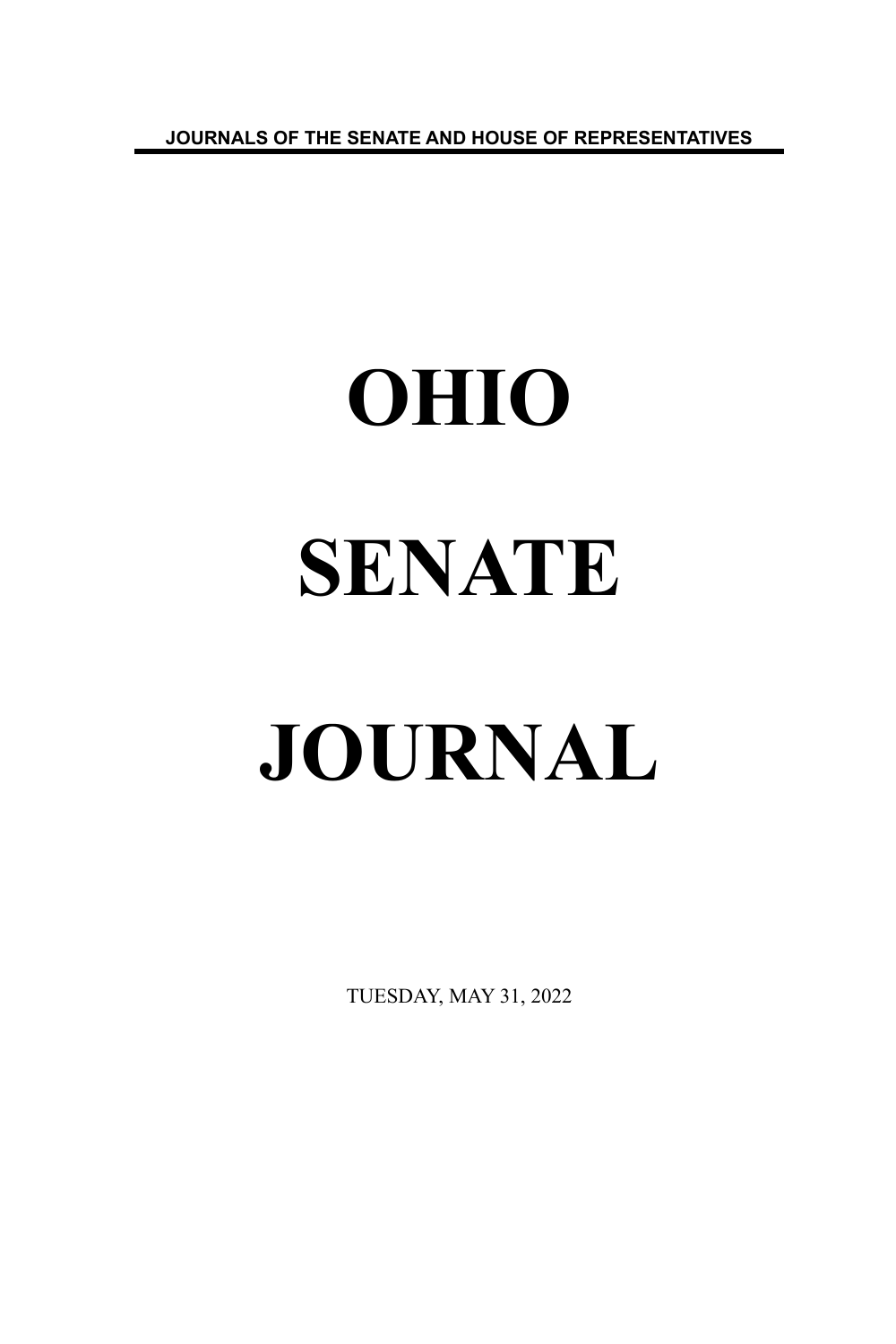# ONE HUNDRED FIFTY-FOURTH DAY Senate Chamber, Columbus, Ohio **Tuesday, May 31, 2022, 11:30 a.m.**

The Senate met pursuant to adjournment.

Pursuant to Senate Rule No. 3, the Clerk called the Senate to order.

The journal of the last legislative day was read and approved.

# **REPORTS OF REFERENCE AND BILLS FOR SECOND CONSIDERATION**

Senator Huffman, M. reports for the standing committee on Rules and Reference, recommending that the following bills and resolutions, standing in order for second consideration, be referred to committee as recommended:

**Sub. H. J. R. No. 2**-Representatives LaRe, Swearingen, et al. Proposing to amend Section 9 of Article I of the Constitution of the State of Ohio to eliminate the requirement that the amount and conditions of bail be established pursuant to Section 5(b) of Article IV of the Constitution of the State of Ohio, and instead allow the courts to use factors such as public safety, including the seriousness of the offense, and a person's criminal record, the likelihood a person will return to court, and any other factor the General Assembly may prescribe.

To the Committee on Judiciary.

#### **H. J. R. No. 4**-Representatives Edwards, Seitz, et al.

Proposing to amend Section 1 of Article V, Section 3 of Article X, and Section 3 of Article XVIII of the Constitution of the State of Ohio to prohibit local governments from allowing persons who lack the qualifications of an elector to vote in local elections.

To the Committee on Local Government and Elections.

#### **H. B. No. 423**-Representatives Roemer, Young, B., et al.

To enact section 5.076 of the Revised Code to designate the All-American Soap Box Derby as the official state gravity racing program.

To the Committee on Local Government and Elections.

**Am. H. B. No. 468**-Representative Pavliga, et al.

To enact sections 5119.80, 5119.801, and 5119.802 of the Revised Code to establish a 9-8-8 suicide hotline in Ohio.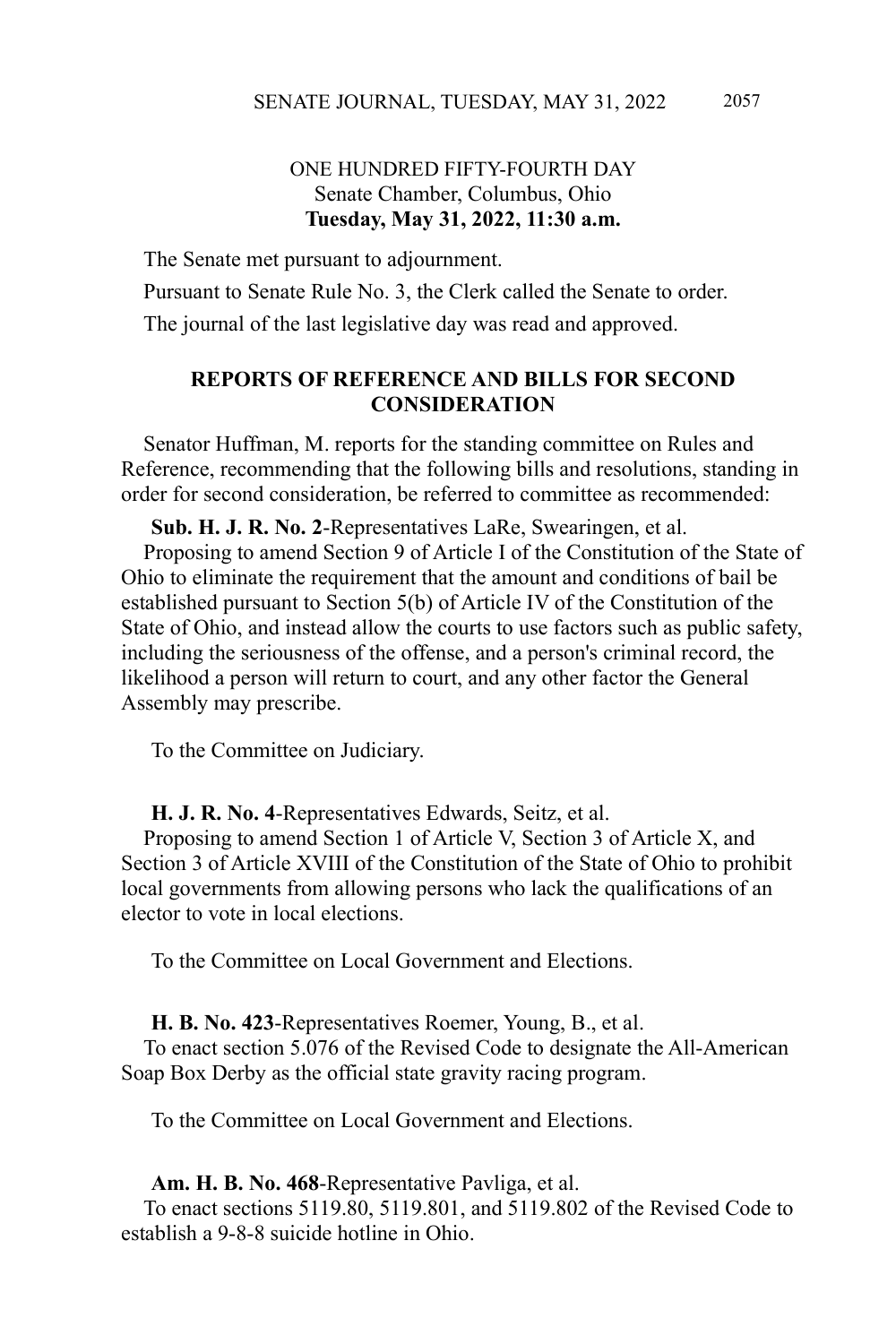#### SENATE JOURNAL, TUESDAY, MAY 31, 2022 2058

To the Committee on Health.

#### **H. B. No. 554**-Representatives Lightbody, Bird, et al.

To amend section 3319.222 of the Revised Code to require the State Board of Education to issue temporary educator licenses to applicants with expired professional teacher's certificates and professional educator licenses.

To the Committee on Primary and Secondary Education.

**Am. H. B. No. 569**-Representatives Holmes, White, et al. To enact section 3333.421 of the Revised Code to authorize institutions of higher education to establish Ohio Hidden Hero Scholarship Programs.

To the Committee on Workforce and Higher Education.

**H. B. No. 591**-Representatives Sweeney, Click, et al. To enact section 5.2529 of the Revised Code to designate "Eating Disorders Awareness Week" in Ohio.

To the Committee on Health.

**Sub. H. B. No. 606**-Representatives Bird, Ingram, et al. To amend sections 3314.03, 3326.11, and 3328.24 and to enact section 3313.7117 of the Revised Code to enact "Sarah's Law for Seizure Safe

Schools" to require public and chartered nonpublic schools to create a seizure action plan for each student with a seizure disorder or epilepsy.

To the Committee on Primary and Secondary Education.

**S. J. R. No. 7**-Senators Antonio, Williams, et al.

Proposing to enact Section 22 of Article I of the Constitution of the State of Ohio to guarantee every individual a fundamental right to reproductive freedom.

To the Committee on Health.

#### **S. B. No. 345**-Senator Peterson

To amend sections 1923.01, 1923.02, 5321.01, 5321.03, and 5321.051 and to enact section 2921.06 of the Revised Code to prohibit an offender convicted of a specified violent offense from residing within ten miles of the location of the offense while under post-release supervision and provide for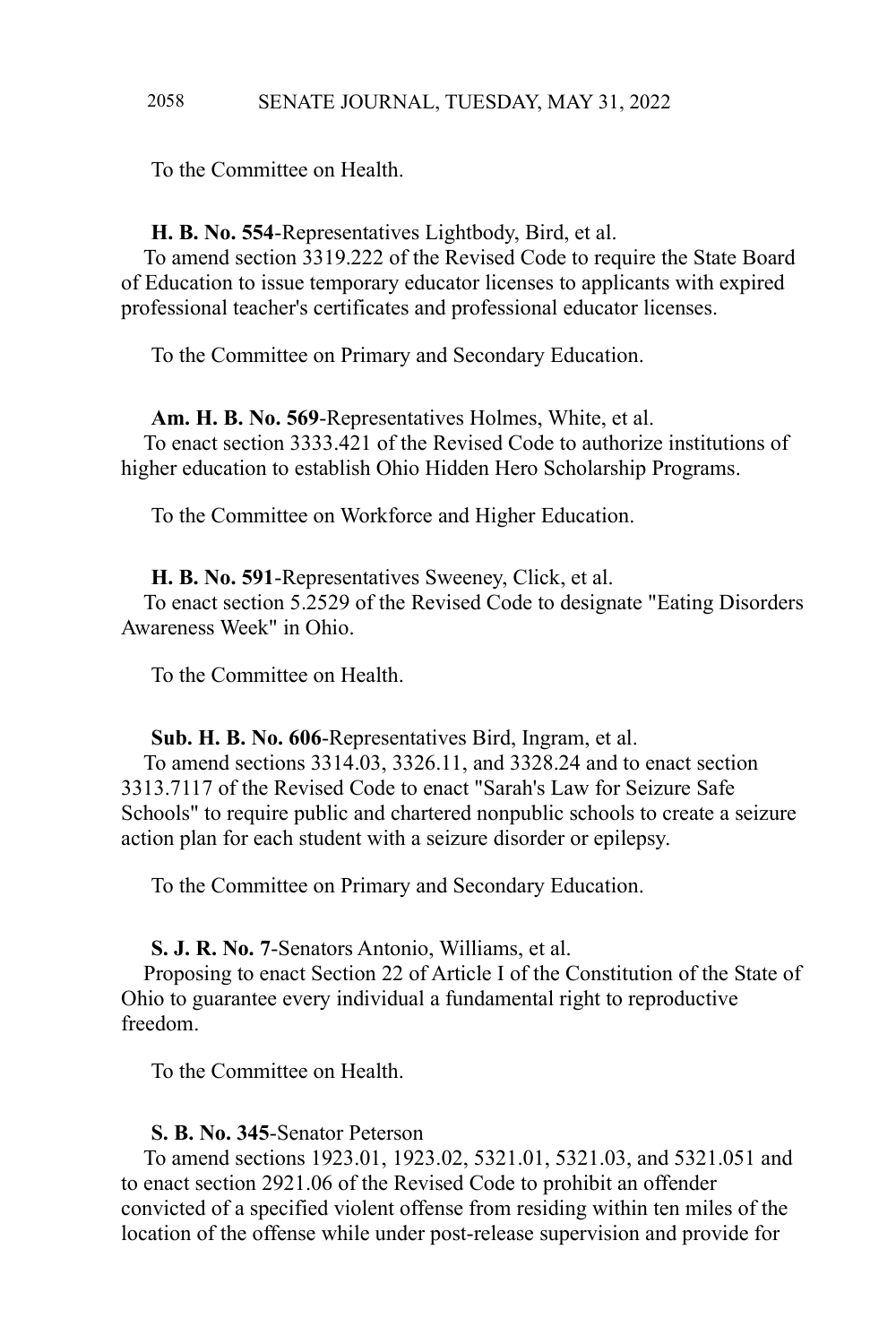eviction of such an offender from rental premises within that radius.

To the Committee on Judiciary.

#### **S. B. No. 346**-Senator Johnson

To enact section 5.2529 of the Revised Code to designate April 27 as "Ulysses S. Grant Day."

To the Committee on Government Oversight and Reform.

### **S. B. No. 347**-Senators Schuring, Hottinger

To enact section 3309.363 of the Revised Code to establish a contribution based benefit cap in calculating a School Employees Retirement System member's retirement benefit.

To the Committee on Insurance.

YES - 13: NICKIE J. ANTONIO, ANDREW O. BRENNER, HEARCEL F. CRAIG, MATT DOLAN, THERESA GAVARONE, BOB D. HACKETT, JAY HOTTINGER, MATT HUFFMAN, STEPHANIE KUNZE, ROB MCCOLLEY, BOB PETERSON, KIRK SCHURING, KENNY YUKO

NO - 0.

The question being, "Shall the report of the committee be accepted?"

The report of the committee was accepted.

Said bills and resolutions were considered a second time and referred to committee as recommended.

# **REPORTS OF STANDING AND SELECT COMMITTEES**

Senator McColley submitted the following report:

The standing committee on Energy and Public Utilities, to which was referred **Sub. H. B. No. 430-**Representative Cross, et al., having had the same under consideration, reports back a substitute bill and recommends its passage.

Co-Sponsor: Brenner.

YES - 10: ROB MCCOLLEY, KIRK SCHURING, ANDREW O. BRENNER, JERRY C. CIRINO, MATT DOLAN, FRANK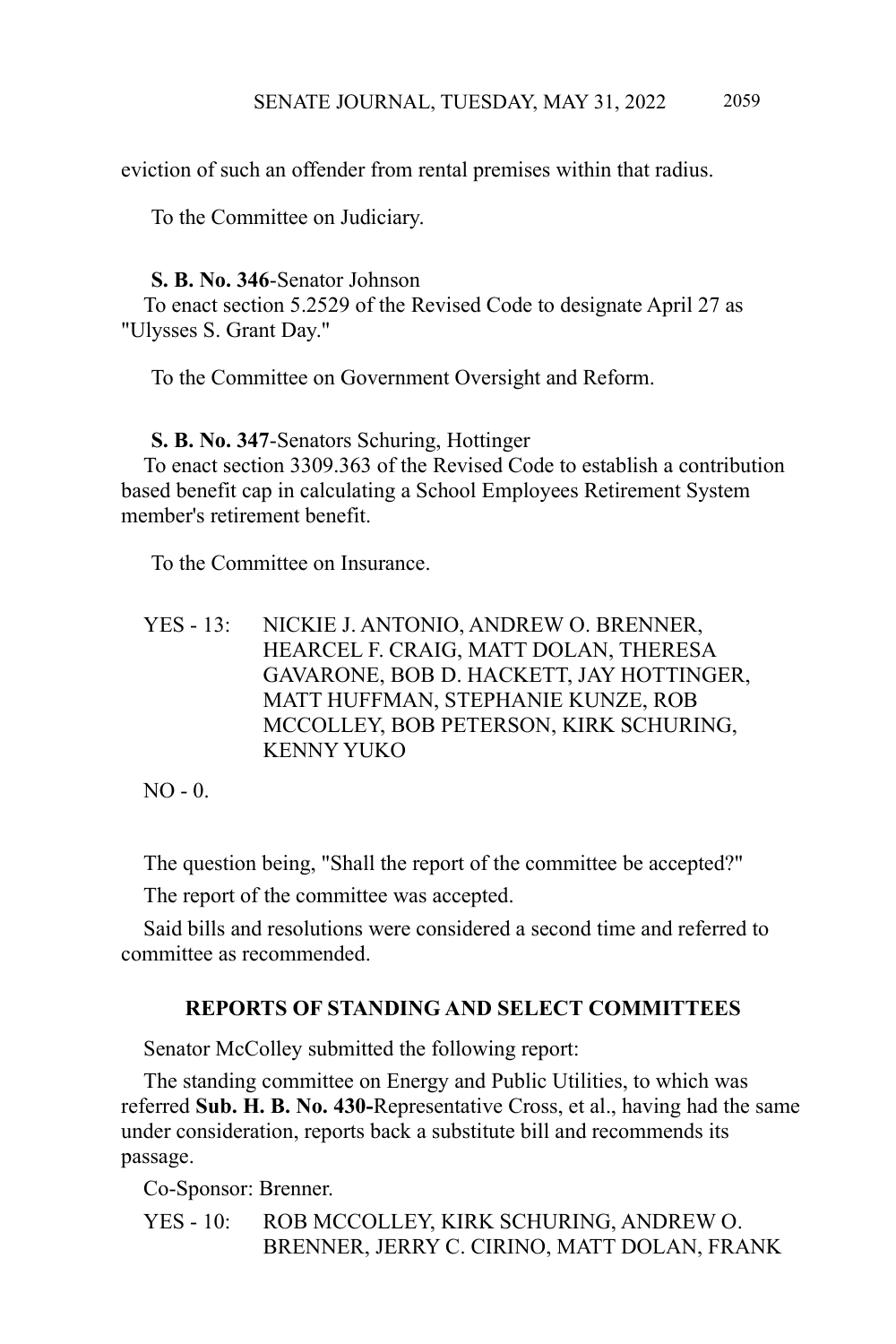#### SENATE JOURNAL, TUESDAY, MAY 31, 2022 2060

# HOAGLAND, BOB PETERSON, BILL REINEKE, MARK ROMANCHUK, STEVE WILSON

## NO - 2: HEARCEL F. CRAIG, TERESA FEDOR

Senator Blessing submitted the following report:

The standing committee on Ways and Means, to which was referred **H. B. No. 515-**Representatives Hoops, Riedel, et al., having had the same under consideration, reports back a substitute bill and recommends its passage.

Co-Sponsor: Schuring, Roegner.

YES - 7: LOUIS W. BLESSING, III, KRISTINA D. ROEGNER, SANDRA R. WILLIAMS, NICKIE J. ANTONIO, JERRY C. CIRINO, KIRK SCHURING, JAY HOTTINGER

 $NO - 0.$ 

The question being, "Shall the reports of the committee be accepted?" The reports of the committee were accepted.

#### **HOUSE AMENDMENTS TO SENATE BILLS AND RESOLUTIONS**

The amendments of the House of Representatives to:

**Sub. S. B. No. 61**-Senators Blessing, Antonio.

Cosponsors: Senators Maharath, Cirino, Craig, Fedor, Rulli, Thomas, Yuko. Representatives Hillyer, Skindell, Boggs, Brent, Carruthers, Galonski, Hicks-Hudson, Ingram, Lanese, Lepore-Hagan, Lightbody, Miller, A., Miller, J., Miranda, O'Brien, Russo, Seitz, Smith, K., Sobecki, Upchurch, Weinstein, West, Young, T.

To amend sections 317.32, 349.01, 5311.05, 5311.08, 5311.081, 5311.091, 5311.16, 5311.18, 5312.02, 5312.03, 5312.05, 5312.06, 5312.07, and 5312.11 and to enact sections 5311.192 and 5312.16 of the Revised Code regarding condominiums, planned community properties, and new communities, were taken up.

The question being, "Shall the Senate concur in the amendments of the House of Representatives?"

Senator Brenner moved that the amendments of the House of Representatives to **Sub. S. B. No. 61,** be informally passed and retain their place on the calendar.

The question being, "Shall the motion be agreed to?"

The motion was agreed to.